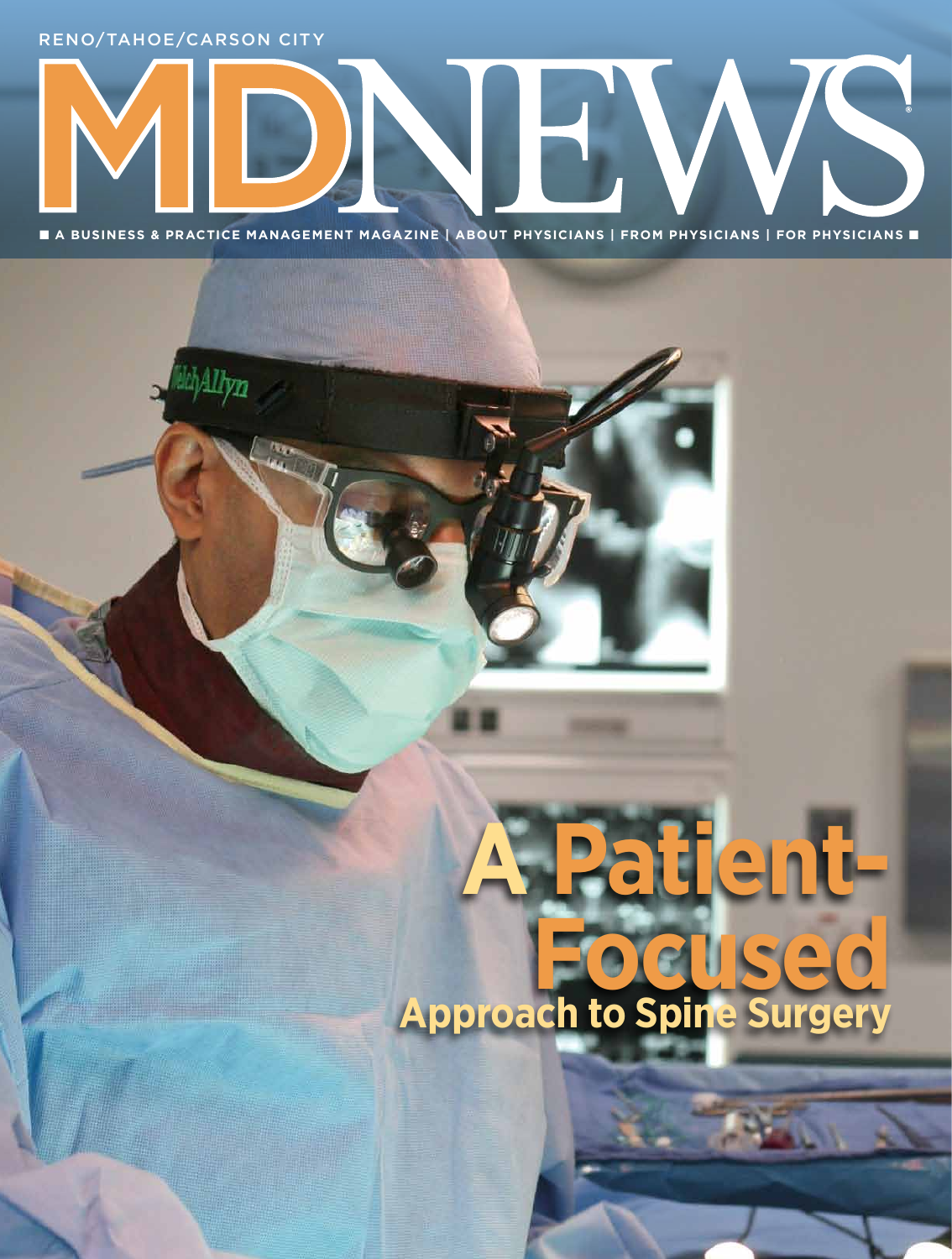# A PATIENT-FOCUSED Approach to Spine Surgery

In addition to providing advanced, comprehensive surgical services, Nevada Neurosurgery, based in Reno, NV, focuses on patient education and communication.

**SPECIALIZED PRACTICE THAT** serves patients from<br>Northern Nevada and California as well as patients<br>who visit from throughout North America, Nevada<br>Neurosurgery is staffed by spinal neurosurgeon Lali<br>Sekhon, M.D., Ph.D., F Northern Nevada and California as well as patients who visit from throughout North America, Nevada Neurosurgery is staffed by spinal neurosurgeon Lali Sekhon, M.D., Ph.D., FACS, who has trained with specialists from around the globe. Dr. Sekhon is an adjunct professor at the University of Nevada School of Medicine in Reno as well as Las Vegas. His treatment philosophy emphasizes integrated care for his patients and exhausting all conservative measures before proceeding with spinal surgery.

Lisa Herz, PA-C, reviews all patients before and after surgery.



#### **Available Treatment Options**

When patients come to Nevada Neurosurgery, a thorough assessment is completed, including a detailed analysis of the patient's medical history and a complete physical examination. Appropriate investigations are reviewed and ordered. Once a diagnosis has been made, the treatment plan, which could include injections, physical therapy, surgery or medications, is created, discussed and planned in detail with the patient.

Dr. Sekhon operates under the microscope using minimally invasive techniques.

"When patients come in, we always have three main objectives in mind," says Dr. Sekhon. "These objectives are firstly reducing pain, then allowing patients to return to work and normal activities, and finally reducing the need for strong pain relief. These objectives are at the forefront of our thought process when formulating a treatment plan. Whilst surgery is often a part of treatment, it is generally not the only solution."

Dr. Sekhon stresses using appropriate surgery, putting special emphasis on utilizing all conservative measures before proceeding to surgical procedures.

"There is often a patient misconception that if you are seeing a surgeon, you will need surgery," says Dr. Sekhon. "However, only one in five patients I see generally requires surgery. At Nevada Neurosurgery, we view treatment as a pyramid or hierarchy of therapies, with education at the base, offered to every patient, and surgery at the peak, offered to a smaller subset. We start with the least invasive procedures and move up the pyramid of therapies depending on the response."

If surgery becomes a necessity, Nevada Neurosurgery offers the latest cutting-edge techniques in motion preservation surgery,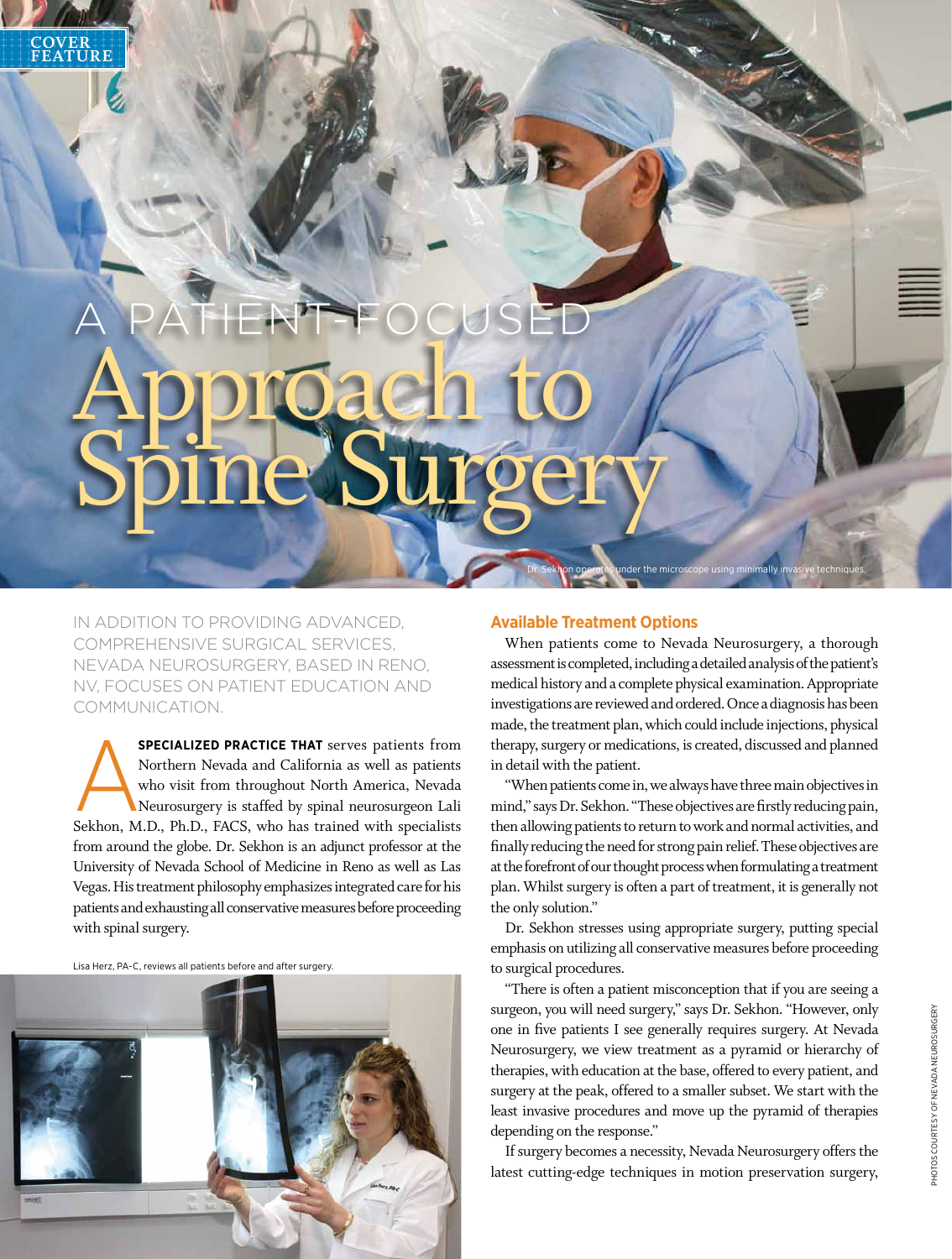### Specialized Expertise at a Glance

#### **Nevada Neurosurgery specializes** in researching, diagnosing

and treating the following spinal conditions and performing the following procedures:

- + artificial cervical disc surgery,
- + artificial lumbar disc surgery,
- + cervical disc disease,
- + cervical myelopathy,
- + Chiari malformation,
- + degenerative spine disease,
- + dynamic stabilization,
- + kyphoplasty,
- + lumbar disc surgery,
- + minimally invasive spinal surgery,
- + motion preservation spinal surgery,
- + outpatient spine surgery,
- + pain control stimulators,
- + spondylolisthesis,
- + spinal fusion,
- + spinal trauma and acute spinal cord injury,
- + spinal tumor, and
- + X-STOP Spacer surgery.

artificial disc surgery and minimally invasive spine surgery.

Minimally invasive procedures, such as small-incision fusion surgery and artificial disc surgery, are available. Treatment for disc prolapses as well as degenerative spine disorders are also commonly performed.

#### **On the Leading Edge**

Dr. Sekhon is recognized as being on the forefront of artificial disc replacement techniques. In addition to using these techniques at Nevada Neurosurgery, he is involved in teaching these new techniques to surgeons throughout the United States and conducting research into spinal disorders. Currently, the BRYAN Cervical Disc and Prodisc-C are available for use in the cervical spine with the Prodisc-L and Charité used in the lumbar spine. The X-STOP Spacer, which is used for the treatment of lumbar spinal stenosis, is also available at Nevada Neurosurgery. This device is implanted during a minimally invasive procedure and is designed to stay in place with no fusion required. It helps increase the space between vertebrae in the lumbar spine, eliminating nerve pinching.

Nevada Neurosurgery also specializes in treating acute, traumatic spine injuries and is one of 45 centers throughout the world that is involved in the Spine Study Trauma Group, which provides guidance to other surgeons on how to effectively manage spinal trauma cases.

"Having 10-plus years of experience in artificial disc surgery in the cervical spine and more than 20 years experience in neurosurgery allows Nevada Neurosurgery to offer national-level expertise," says Dr. Sekhon.



Although Dr. Sekhon performs all manner of spinal procedures, most patients can be managed with conservative interventions.

His role as a medical educator at the University of Nevada Reno and the University of Nevada Las Vegas allows Dr. Sekhon to stay well informed about the latest spine surgery techniques. His involvement in teaching ranges from medical students to orthopedic surgeons and other neurosurgeons throughout the country, which allows him to stay on the leading edge of spinal care, learning new techniques as they become available.

**Nevada Neurosurgery is currently conducting ongoing clinical research on spinal implant design, cervical and lumbar disc prostheses, spinal cord injury and bone morphogenetic protein's effect on spinal fusion outcomes.**